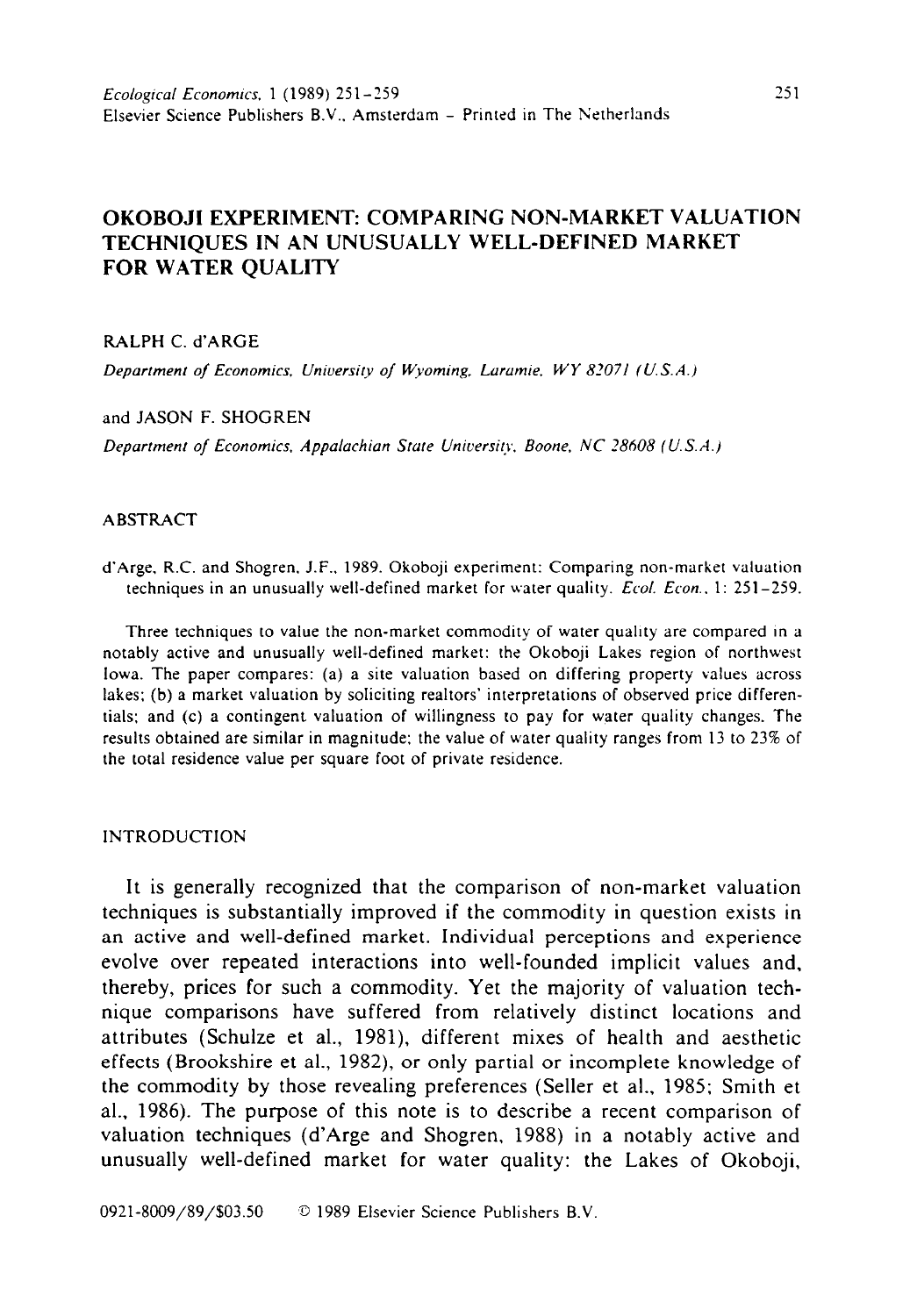Iowa, U.S.A. The glacial lakes of East and West Okoboji offer a relatively unique set of characteristics for non-market valuation comparisons because the lakes have approximately the same amenities except for water quality, are physically connected and, thereby, have almost limitless and costless substitution possibilities, and there is a high degree of resident awareness of water quality.

Specifically, we compare three valuation techniques: (a) a site vaiuation based on comparing property values between East and West Okoboji; (b) a market valuation by soliciting realtors' and real estate agents' interpretation of observed price differentials between the lakes; and (c) contingent valuation using a limited sample of site dwellers to examine their willingness to pay or to be compensated for a change in water quality. The results derived from the three approaches are similar in magnitude except for the compensation measure. Although problems existed in obtaining valid compensation estimates, the similarity of the other values is as expected since an active market for water quality through residence site selection has been operating for over 30 years.

# **SITE DESCRIPTION**

East and West Okoboji are part of the Iowa Great Lakes Region (IGL) located in Dickinson County, Iowa, U.S.A. The IGL region is adjacent to the Minnesota border, and is 210 miles (340 km) northwest of Des Moines, Iowa (see Fig. 1). The estimated mid-summer population of the IGL region is 32 332: 7132 permanent residents, 14700 second-home owners. and 10500 seasonal renters. The climate is humid-continental: seasonal temperatures range from 110 to  $-40^{\circ}$ F and annual precipitation is 27.69 in (71 cm). The IGL region consists of six principal lakes: Spirit Lake, Minnewashta Lake, Lower and Upper Gar Lake. and East and West Okoboji. The IGL watershed covers 140 square miles  $(363 \text{ km}^2)$ , 76% of which is in Dickinson County. Morphometric data indicates that West Okoboji has a maximum depth of approximately 40 m and a mean depth of 11.9 m. West Okoboji has a surface area of  $15.40 \times 10^6$  m<sup>2</sup> and a volume of  $184.0 \times 10^6$  m<sup>3</sup>. East Okoboji has a maximum depth of 6.76 m and a mean depth of 2.78 m. East Okoboji has a surface of  $7.64 \times 10^6$  m<sup>2</sup> and a volume of  $21.24 \times 10^6$  m<sup>3</sup>. West Okoboji is more than five times deeper than East Okoboji.

East and West Okoboji offer a relatively unique recreational environment for comparing non-market valuation techniques. The lakes, connected by a shallow canal. are notably similar from a locational and visual perspective. Each offers about the same mix of water-based recreation activities and there is almost unlimited and costless substitution between them except for site advantages. The lakes differ conspicuously, however. in recreation-based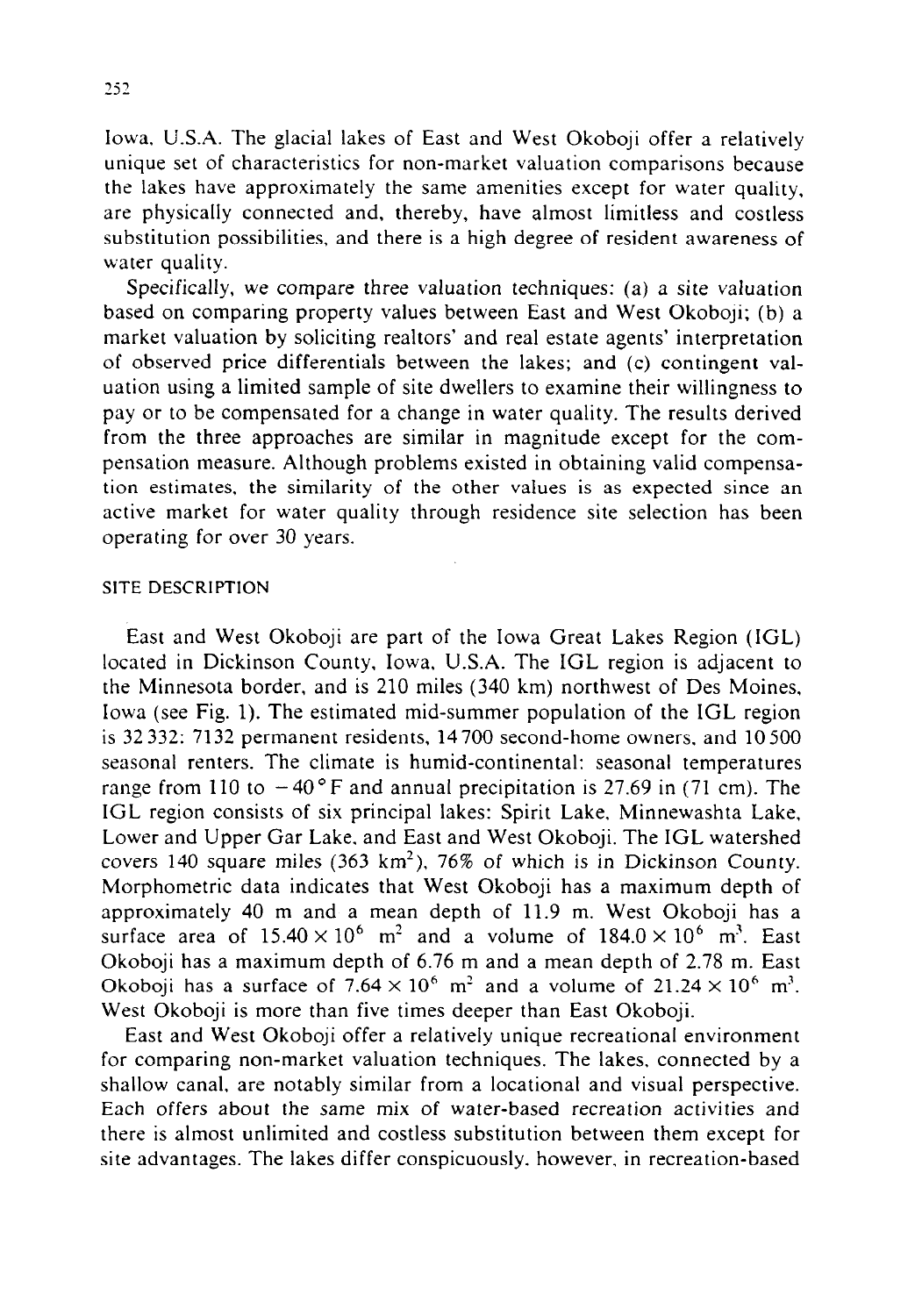

Fig. 1.

water quality. East Okoboji is more shallow and has a relatively greater waste input from agricultural and natural runoff. Consequently, during part of the summer recreational months (typically more than 30 days) East Okoboji supports dense blooms of algae resulting in a lime green color and noticeable odor. Alternatively, West Okoboji rarely (less than five days) has a noticeable algae bloom with turbidity and is typically characterized as clean in summer months. Table 1 summarizes a limited sample of Okoboji residents' perceptions of typical water quality of the Lakes during 100 days in the summer and early fall.

Historically, real estate development has occurred, with substantial second home development, on West Okoboji commencing in the early 1900's and proceeding to the present. East Okoboji developed at a much slower pace. The average assessed valuation per residence for West Okoboji in 1983 was US\$161,716; the average size was 2152 sq ft  $(200 \text{ m}^2)$  per residence. For East Okoboji, the average assessed valuation was only US \$61,484 and a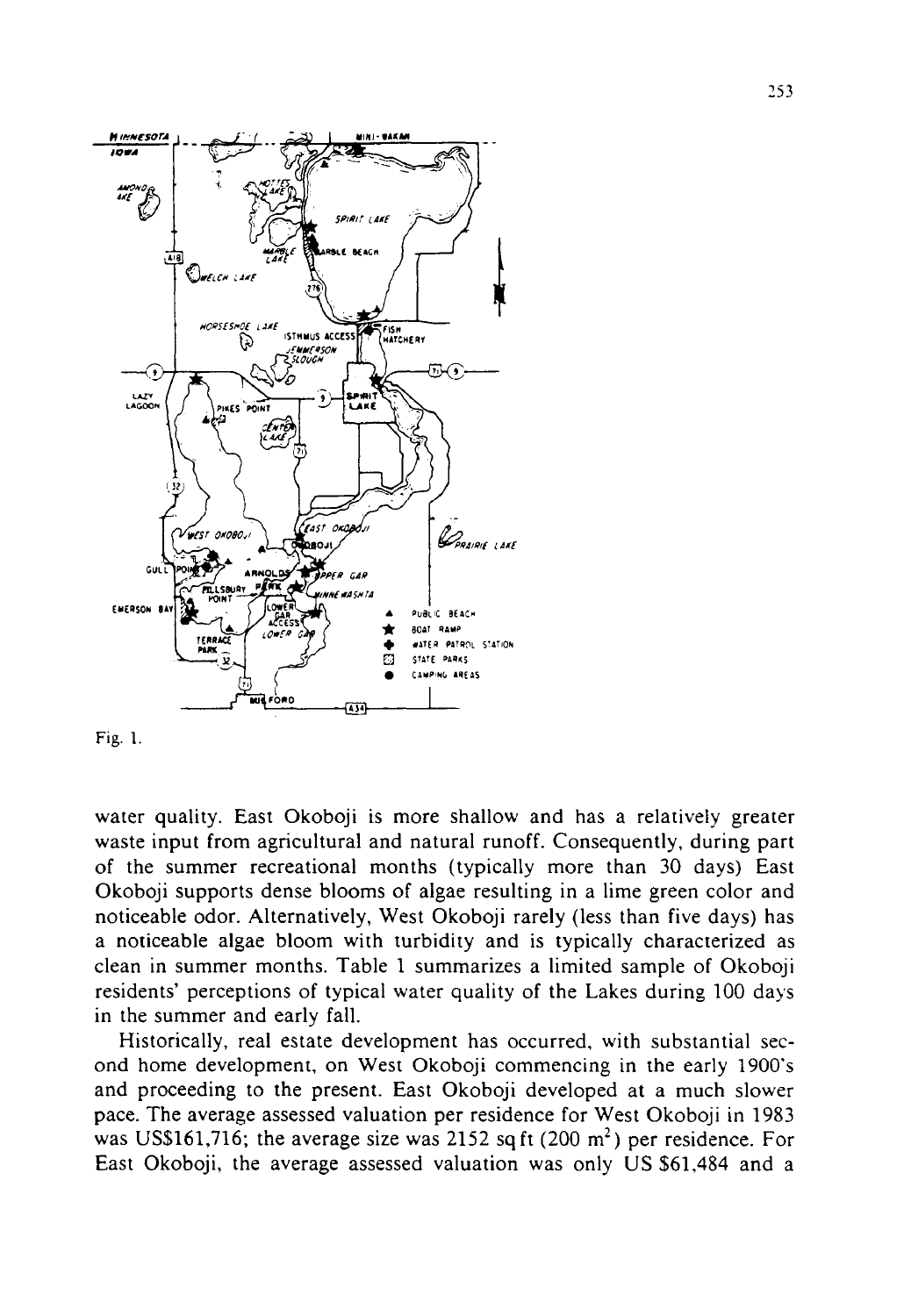#### TABLE 1

Summary of perception of typical water quality. sample survey, East and W'est Dkoboji Lakes, 100 days in summer and early fall

| Level of<br>water quality b | Mean of number of summer days perceived <sup>a</sup> |                      |  |
|-----------------------------|------------------------------------------------------|----------------------|--|
|                             | East Okoboji<br>Lake                                 | West Okoboji<br>Lake |  |
|                             |                                                      |                      |  |
| $\overline{A}$              | 1.50                                                 | 44.50                |  |
| B                           | 75.40                                                | 50.00                |  |
| $\mathsf{C}$                | 20.50                                                | 5.25                 |  |
| D                           | 2.10                                                 | 0.25                 |  |
| E                           | 0.50                                                 | 0.0                  |  |
| Total                       | 100.00                                               | 100.00               |  |

.' Sample size was 20.

<sup>h</sup> Water quality represented by the following scale:

2

Best water quality 10 A drinkable. swimmable, fishable, boatable 9 8 7 B swimmable, fishable. boatable 6 5 C fishable. boatable 4 3 D boatable

1 E no activity recommended Worst water quality 0

typical residence, 1415 sq ft  $(131.55 \text{ m}^2)$ . There is substantial difference in total valuation and value per square foot at the two locations. Given that East Okoboji has been a less desirable location because of water quality. land values have been lower. development occurred at a slower rate. and lower priced housing was erected. Consequently, residents in the Lake Okoboji area have had a very long history of experience with a distinct and identifiable water quality difference which has not varied substantially over many years<sup>1</sup>.

<sup>&</sup>lt;sup>1</sup> One conceptual problem with inter-lake comparisons is that individuals with preferences for higher water quality have located at West Okoboji while those with lesser preferences for water quality or a greater preference for a particular mix of recreation activities have located on the east lake. Consequently. the observed difference in values between the lakes may be partially determined by differences in preferences.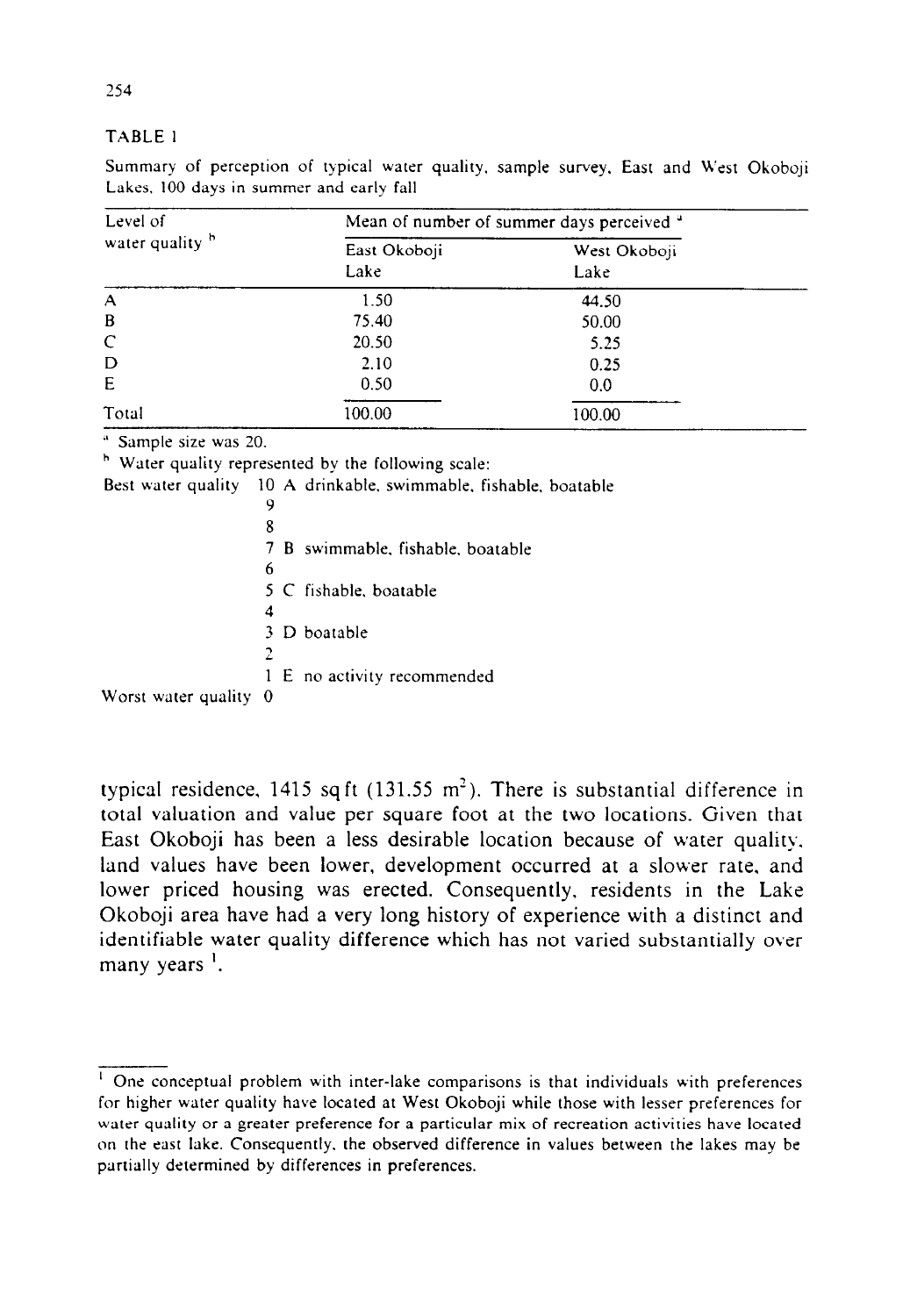# **METHODOLOGY**

Let us consider the three valuation techniques in more detail. First, the site valuation based on comparative property values is well known and has been frequently used in empirical studies of non-market environmental assets (see for example, Brookshire et al., 1982). The technique is an indirect method to estimate the economic value of a non-market good. The method is indirect in that an implicit price for water quality is assumed to exist in the value of property. A house is comprised of a bundle of assets, one of which is water quality. By comparing property values in two locations where the main difference is water quality, a rent gradient can be estimated. The rent gradient reflects the individual's marginal implicit price for water quality in the housing market (Rosen, 1974; Freeman, 1979). The biggest advantage of the site valuation method is its use of actual market data. The market value of the property can reflect the rational consumer's marginal rate of substitution between water quality and consumption, i.e., the implicit market price of water quality.

Second, the contingent valuation approach is also well known and its use has been expanding rapidly in the economics literature (see for example, Crocker, 1985). The contingent valuation approach estimates the economic value of a non-market asset through construction of a hypothetical market. The hypothetical market creates an auction block in which the asset can be bought and sold. By constructing accurate demand-revealing mechanisms, the economic value is determined through a survey or interview which directly elicits an individual's implicit price for the asset (see Cummings et al., 1986, or Durden and Shogren, 1988, for a description of the demand revealing mechanisms used in contingent valuation studies). Our experiment constructed markets such that both the individual's maximum willingness to pay for increased water quality and minimum willingness to accept compensation for decreased water quality were elicited (the actual survey instrument is available from the authors upon request).

Third, a market valuation by asking a sample of Okoboji realtors and real estate agents to interpret observed price differentials between lakes is a new technique. The technique attempts to incorporate expert's prior information on the contribution of water quality to property values. Although a potential upward bias on value exists, the agents perhaps provide the most knowledgeable opinion on the market for water quality in the Okoboji region.

# RESULTS AND DISCUSSION

During the summer and fall of 1984, data were collected for housing-assessed valuations, the contingent valuation experiment, and the realtors and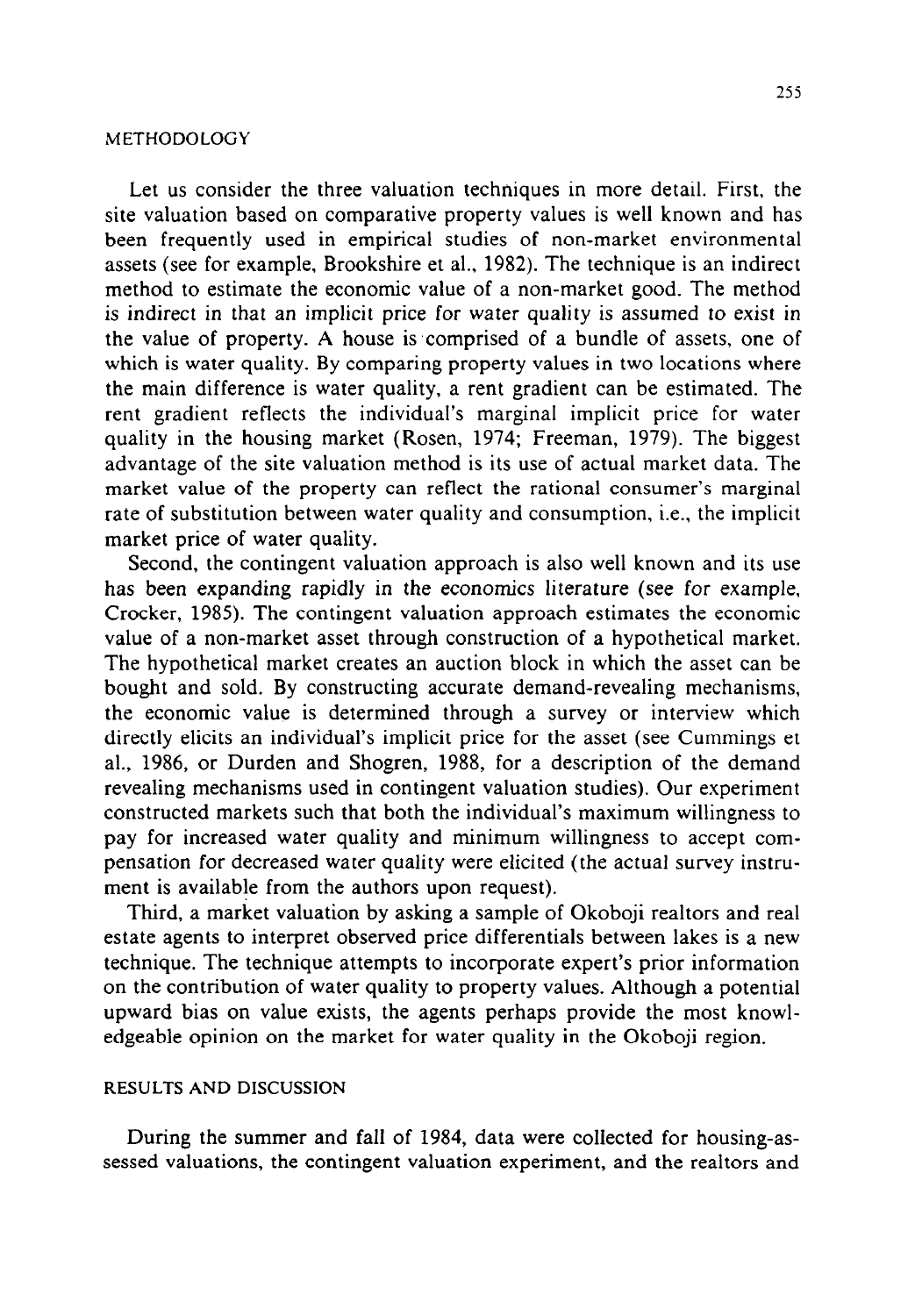real estate agents response surveys. The sample size for the experiment was relatively small: 66 for housing-assessed valuation (39 for West Okoboji and 27 for East Okoboji-about  $10\%$  of the residences in the Lakes region); 20 for the contingent valuation experiment (3% of households); and 17 realtors and real estate agents (15% of total agents). Whether these are adequate samples to represent the area is unclear. Using a single power test suggests that sample size for the contingent valuation method should be 22 (with  $R^2$  = 0.30, number of variables 5, and significance level 0.05). For estimating precise benefits of water quality improvements rather than examining methodologies and experimental approaches, probably a larger sample would need to be taken for accuracy in application of the contingent valuation method.

Only residents and dwellings with actual lake front property were considered. By only including residents, we omit consideration of individuals forced to relocate because of higher prices. Therefore, if our sample adequately reflects all dimensions of the resident population then we avoid the truncation and censoring that causes biased parameter estimates using ordinary least squares (OLS) regression analysis (see Smith et al.. 1986).

The three data sources revealed three estimates of the rental gradient associated with locations differentiated by the unique level of water quality, and two compensating surplus measures of consumer surplus for differences in value per square foot of housing attributable to water quality. First, the three rent gradient estimates of the difference in value per square foot of housing are the realtors' best estimate of price differentials (US\$14.57). comparison of imputed lake frontage prices (US\$12.83), and a pooled regression estimated based on assessed valuation (US\$13.58). The three rent gradients were derived as follows. First, the realtors' best estimate of US\$14.57 per sq ft was derived according to surveyed realtors and real estate agents who attributed an average of 46% of the average difference in housing-square-foot-assessed valuation (US\$31.67) to water quality differences. Second, imputed value from regressions of lake frontage were estimated through separate regression equations of housing characteristics for each lake. The difference in regression coefficients in feet of lake frontage equaled US\$1009.00 per sqft. Using the average measure of lake front housing square feet and the realtors' average proportion allocated to water quality, the implied valuation difference per sqft of dwelling was US\$12.83. Third, the pooled regression estimates of housing data for East and West Okoboji compared the differences in housing characteristics. An US\$84,189.00 difference was observed net of basic housing characteristics, amounting to a US\$39.12 per sq ft difference. Adjusting for realtors' average portion attributable to water quality, the difference in value is USS13.58 per sq ft (see d'Arge and Shogren, 1988). Note, the three estimates are not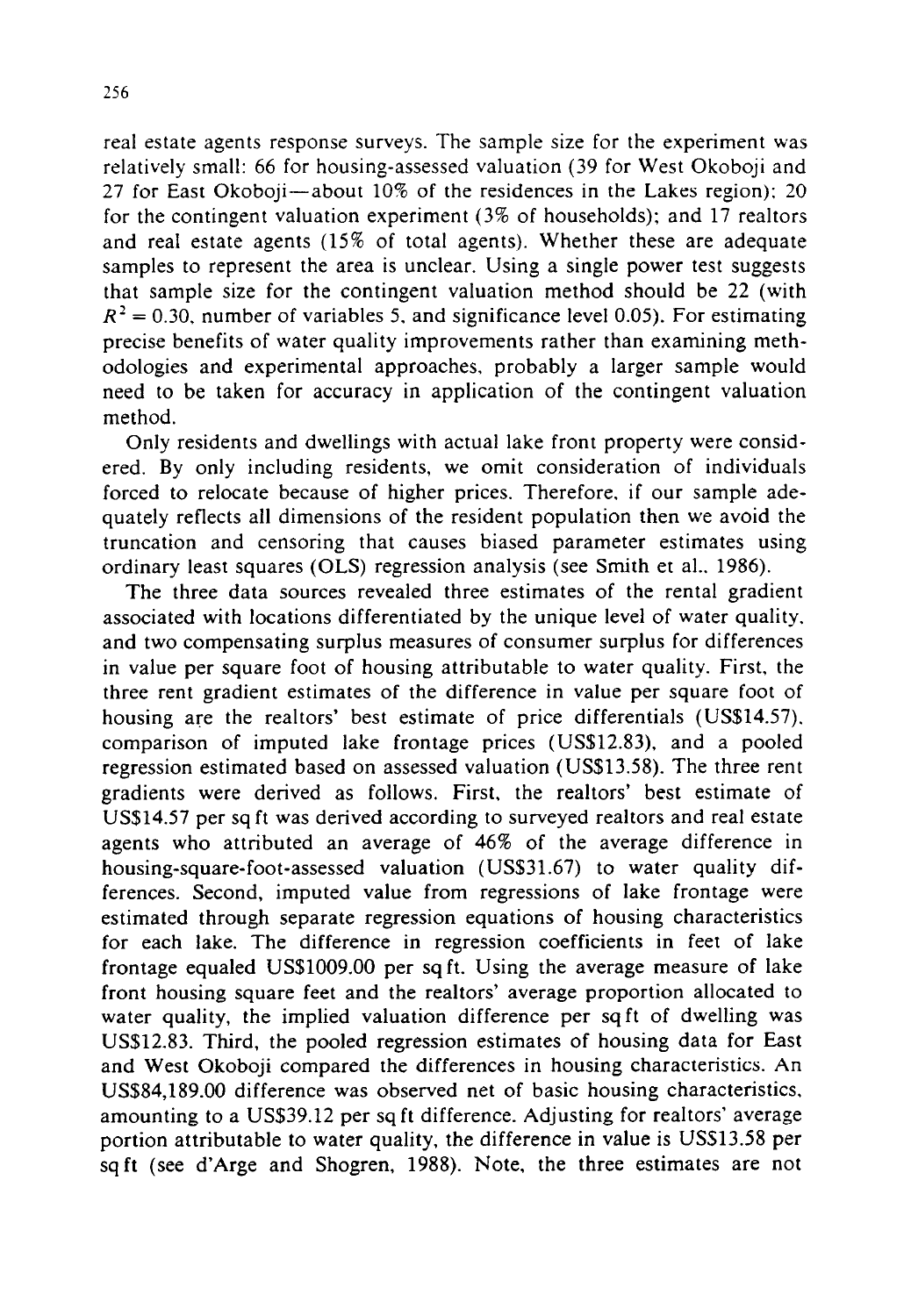unique in that part of the realtors' estimate is used in calculations derived from the regression equations.

The two compensating surplus measures are the willingness to pay for increased water quality (US\$8.20), and the willingness to be compensated for decreased water quality (USS4.34). The willingness to pay and to be compensated measures of value are based on a limited application of the contingent valuation method. Both the willingness to pay or to be compensated are compensating surplus measures of consumer surplus (Just et al., 1982), and were elicited from' a random stratified sample of residents from both lakes. Average willingness to pay bids across lake residents (US\$6.29 per US\$lOOO assessed valuation) were converted to housing value equivalents by using average residence size on each lake (1851 sq ft) and a five percent real rate of discount. The average willingness to pay bid per square foot in present value terms for both lakes equalled US\$8.20. The average willingness to be compensated bids per sq ft was determined in a similar fashion as the willingness to pay bids. The average compensation per sq ft in present value terms for both lakes equalled US\$4.34. Because of the small number of observations, however, these average estimates must be viewed only as illustrations of the magnitudes of marginal compensation and willingness to pay, not as definite measures (d'Arge and Shogren, 1988).

Table 2 contains a summary of the comparative analysis. One would expect, ex ante, at least five results. First, the three estimates of the rental gradient are reasonably close together, with the realtors' estimate being the highest. This might be anticipated since realtors would have a strategic incentive to overvalue characteristics of the commodity they are selling. Second, we should anticipate the rent gradient estimates to be relatively close given that water quality is well defined to residents and has been for at least 30 years. Third, the rent gradients should be significantly greater than zero in that there should be a substantial difference between the lakes in value per sq ft of housing where water quality had become an accepted and valued commodity. Fourth, as argued by Feenburg and Mills (1980) and Schulze et al. (1981), among others, the rental gradient is expected to exceed the marginal willingness to pay. This expectation is supported in that the average willingness to pay measure (US\$8.20) is estimated to be about 56% of the realtors' best estimate (US\$14.57), and approximated 60% of the indirect implicit price derived from a pooled ordinary least squares estimate (UEX13.58). In comparison, Brookshire et al. (1982) note that marginal willingness to pay was only 34% of the rent gradient. Finally, one should expect that the willingness to be compensated should substantially exceed willingness to pay if this experiment follows recent findings of valuation disparities (see Knetsch and Sinden, 1984, 1987). Note that the estimated compensation is less than either the estimated willingness to pay and the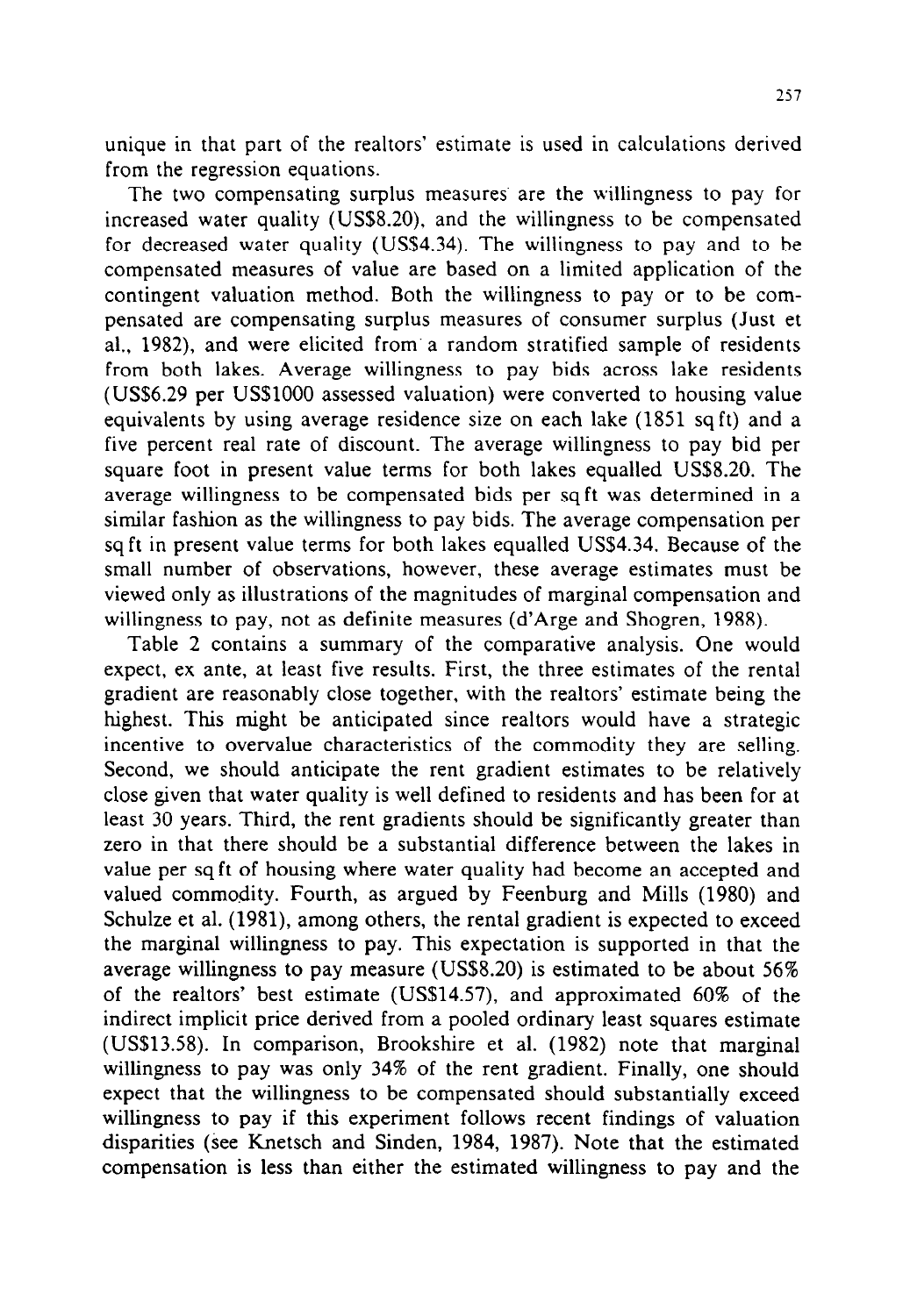|  | ٠<br>٠ |  | t |
|--|--------|--|---|
|--|--------|--|---|

Comparison of valuation benefits

| Estimate derived from                         | Difference in<br>value per square<br>foot of housing<br>$(1983$ US\$ per sq ft) | Observed average<br>housing value<br>$(\%)$ | Realtors'<br>estimate<br>$(\%)$ |
|-----------------------------------------------|---------------------------------------------------------------------------------|---------------------------------------------|---------------------------------|
| Realtors' best                                |                                                                                 |                                             |                                 |
| estimate                                      | 14.57                                                                           | 23                                          | 0                               |
| Imputed value from<br>regression on lake      |                                                                                 |                                             |                                 |
| frontage <sup>1</sup>                         | 12.83                                                                           | 20                                          | 88                              |
| Pooled regression<br>estimate coupled with    |                                                                                 |                                             |                                 |
| realtors' valuation                           | 13.58                                                                           | 21                                          | 93                              |
| Imputed willingness to pay                    |                                                                                 |                                             |                                 |
| (average across lakes)                        | 8.20                                                                            | 13                                          | 56                              |
| Imputed willingness to<br>accept compensation |                                                                                 |                                             |                                 |
| (average across lakes)                        | 4.34                                                                            | 7                                           | 30                              |

' Adjusted for realtors' proportion attributed to water quality.

rent gradient. It is unlikely, however, that this compensation estimate represents an accurate one. This is due to a 60% refusal rate by respondents to be compensated. Whether this was due to questionnaire design or inherent problems in eliciting responses for compensation is unclear. The true estimate is probably at least several times the US\$4.34 calculated here. This result readily confirms Cummings et al.'s (1986) warning that willingness to pay, not willingness to be compensated, should be the surplus measure of choice when utilizing the contingent valuation method.

Given the historical development, substitutability between the lakes, and current community awareness, the Okoboji region offers a unique opportunity to examine non-market valuation techniques. Although tentative, the results suggest that from 13 to 23% of the residence value (per sqft) is accounted for by water quality increasing from a qualitative boating/fishing level to a qualitative perceived swimming/drinking level. This would yield a sizable benefit if it could be translated to national levels.

## ACKNOWLEDGEMENTS

Part of this research was funded through a grant to the University of Wyoming by the U.S. Environmental Protection Agency. The authors assume full responsibility for all errors and conclusions. A version of this